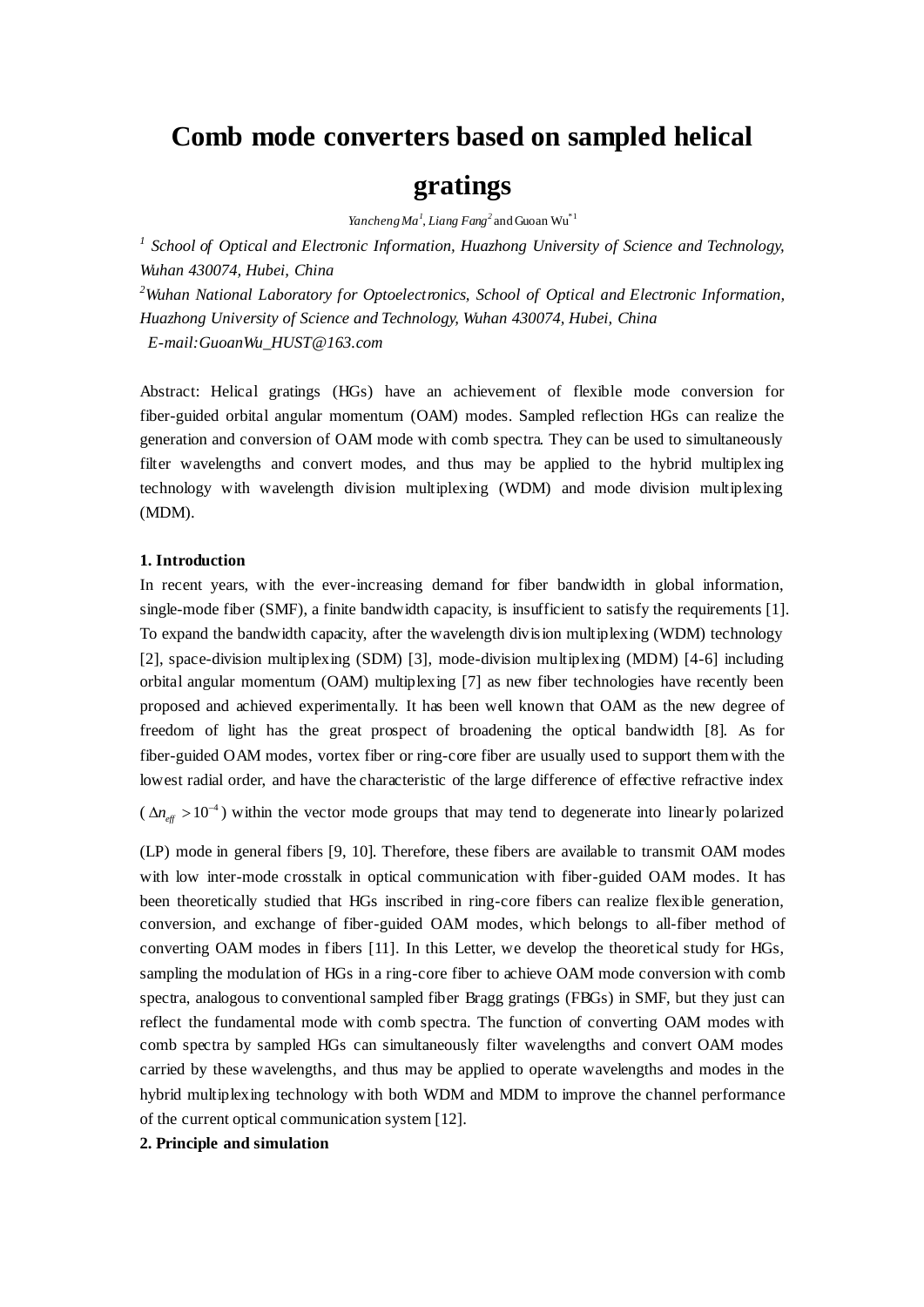

**Fig. 1** Schematic diagram of sampled  $HGs \langle -1,1 \rangle$  inscribed in a ring-core fiber

The sampled HGs inscribed in ring-core fiber can be formed by rotating and moving the fiber when writing them by the means of point-by-point or a phase mask [13, 14]. The modulation function of a sampled |*l*|-fold HGs denoted with  $\langle \sigma, |l| \rangle$  can be expressed by

$$
\delta n_s(r,\phi,z) = \Delta n \cdot \rho(r) \cdot \sum_{i=0}^N rect\left(\frac{z-i \cdot T}{L_G}\right) \cdot \cos\left[l\left(\phi + \sigma \frac{2\pi}{\Lambda} z\right)\right] \left(a_1 \leq r \leq a_2\right),
$$

where  $\Delta n$  is the modulation strength, the absolute value of l indicates the fold number of helical fringes of sampled HGs,  $\Lambda$  denotes their period, T sampling period, N the number of sampling modulation,  $L_G$  the grating length of each HGs element,  $\sigma$  the helix orientation,  $\sigma = +1$ and  $-1$ correspond to left-handed and right-handed helix, respectively,  $\rho(r)$  determinates the saturability of index modulation in the cross section defined by  $\rho(r) = r^2/a_2^2$ ,  $a_1$  and  $a_2$  correspond to inside and outside radii of the structure of ring-core waveguide, respectively. Fig. 1 shows the structure and modulation fringes of sampled HGs  $-1,1$ , where the arrow represents the reflection of coupled modes.

The polarization dependent OAM mode is denoted with  $|s_n, n\rangle$  where *n* and  $s_n$  denote the topological charge of OAM and SAM, respectively, and  $s_n = -1$ ,  $+1$  or 0 correspond to right circular, left circular or linear polarization, respectively. The amplitude conversion between the transmission modes  $|s_n, n\rangle$  with amplitude  $A_i$  and reflection modes  $|s_m, m\rangle$  with amplitude  $B_i$ through the *i* -th grating section can be written

$$
\begin{bmatrix} A_i \\ B_i \end{bmatrix} = \mathbf{F}_i^G \cdot \begin{bmatrix} A_{i-1} \\ B_{i-1} \end{bmatrix}
$$

where transfer matrix

$$
\mathbf{F}_{i}^{G} = \begin{bmatrix} \cosh(\gamma \Delta z) - i \frac{\hat{\sigma}}{\gamma} \sinh(\gamma \Delta z) & -i \frac{K_{nm}}{\gamma} \sinh(\gamma \Delta z) \\ i \frac{K_{nm}}{\gamma} \sinh(\gamma \Delta z) & \cosh(\gamma \Delta z) + i \frac{\hat{\sigma}}{\gamma} \sinh(\gamma \Delta z) \end{bmatrix}
$$

where

$$
\hat{\sigma} = -\frac{1}{2} \left( \beta_m + \beta_n + \sigma l \frac{2\pi}{\Lambda} \right)
$$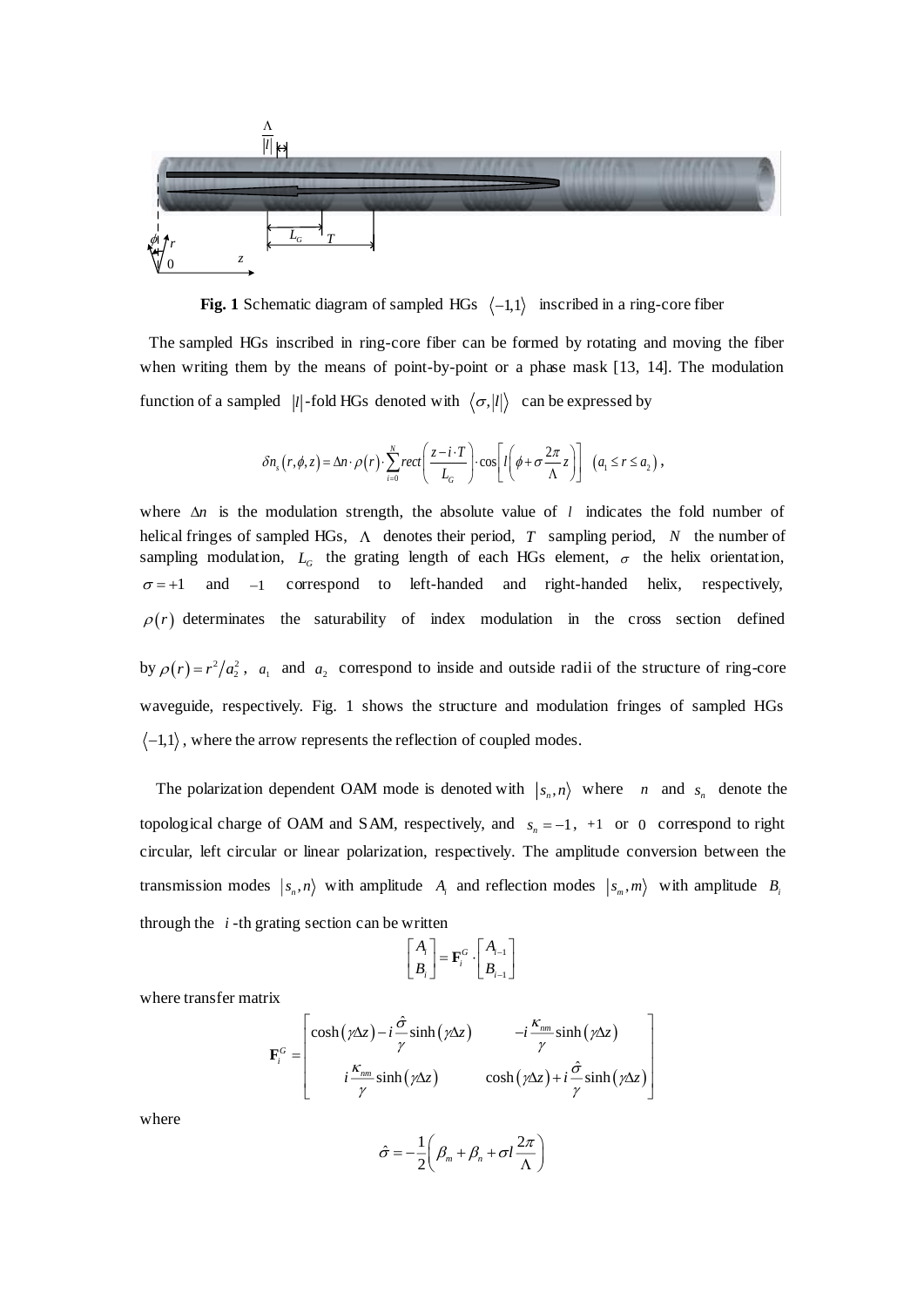with the propagation constant of OAM modes  $|s_n, n\rangle$  and  $|s_m, m\rangle$  defined  $\beta_n = 2\pi n_{eff} / \lambda$  and

 $\beta_m = 2\pi n_{\text{eff 2}}/\lambda$ , and  $n_{\text{eff 1}}$ ,  $n_{\text{eff 2}}$  corresponding to their effective index, respectively, and

$$
\gamma=\sqrt{\kappa_{nm}^2-\hat{\sigma}^2}
$$

with coupling coefficient for reflection HGs

$$
\kappa_{nm} = \frac{\omega \varepsilon_0 n_2^2 \Delta n \left(1 - s_n s_m\right)}{4a_2^2} \int_{a_1}^{a_2} \int_0^{2\pi} F_n(r)^* \cdot F_m(r) \exp\left[i\left(m+n-l\right)\phi\right] r^3 dr d\phi
$$

where  $*$  denotes operation of conjugate transpose,  $\omega$  and  $\varepsilon_0$  are angular frequency and dielectric constant in vacuum, respectively, and  $n_2$  is the refractive index of the ring-core waveguide,  $F_n(r)$  and  $F_m(r)$  radial function of electric field of corresponding OAM modes. The detailed coupling rule of reflection HGs is revealed in reference [11]. One can find the matrix elements  $F_i^G(1,2)$  and  $F_i^G(2,1)$  of the *i*-th grating section are responsible for amplitude conversion between two OAM modes carrying different OAM. The transfer matrix of duty section of sampled HGs can be written

$$
\mathbf{F}_{i}^{D} = \begin{bmatrix} \exp\left(-ik_{0}n_{\text{eff1}}L_{D}\right) & 0\\ 0 & \exp\left(ik_{0}n_{\text{eff2}}L_{D}\right) \end{bmatrix}
$$

then transfer matrix of one sampling period

$$
\mathbf{F}_i = \mathbf{F}_i^G \cdot \mathbf{F}_i^D.
$$

Finally, the transfer matrix of total sampled HGs can be obtained  $\mathbf{F} = \mathbf{F}_N \cdot \mathbf{F}_{N-1} \cdot ... \cdot \mathbf{F}_i \cdot ... \cdot \mathbf{F}_2 \cdot \mathbf{F}_1$ 

and the ultimate amplitude transferring through sampled HGs is

$$
\begin{bmatrix} A(L) \\ B(L) \end{bmatrix} = \mathbf{F} \cdot \begin{bmatrix} A(0) \\ B(0) \end{bmatrix}.
$$

When the boundary conditions here is  $A(0)=1$  and  $B(L)=0$ , one can obtain  $A(L)$  and

 $B(0)$ , and thus the reflectivity of sampled HGs defined is  $r = |B(0)/A(0)|^2$ .

In our simulation, the total length of sampled HGs is  $L = 4.0 \text{ cm}$ , the sampling period is  $T = 2.0$  mm, and the duty ratio is  $D = 0.18$ , and thus the grating length of each HGs element is  $L_G = D \cdot T = 0.36$  mm, the modulation strength is taken  $\Delta n = 3 \times 10^{-4}$ . In Fig. 2, we get the reflection spectrum of OAM mode  $|+1, +1\rangle$  when the incident mode is the circular fundamental mode  $\vert -1,0 \rangle$  using the sampled HGs  $\langle -1,1 \rangle$  with grating period  $\Lambda = 467.0$  nm. One can see that an equidistance 8 channel spectrum is obtained nearby the wavelength of 1550nm, and meanwhile each channel carries OAM with topological charge +1. Note that this comb spectrum is different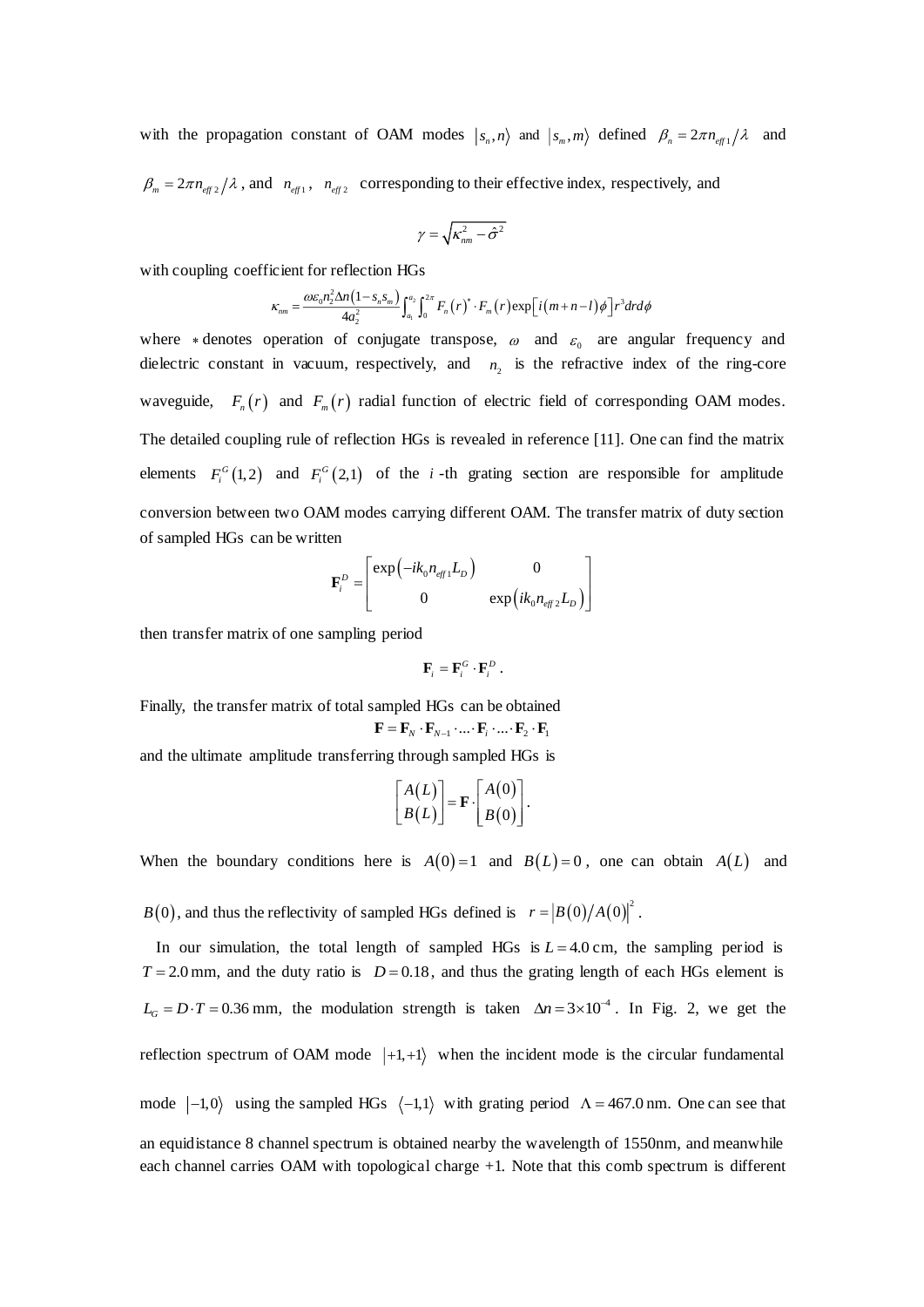from the conventional sampled FBGs that just reflect the fundamental mode with comb spectrum[15].



**Fig. 2** Reflective spectrum of OAM modes  $|+1,+1\rangle$  by sampled HGs  $\langle -1,1\rangle$ , the incident modes

is  $|-1,0\rangle$ .



**Fig. 3** Reflective spectrum of OAM modes  $|+1, +1\rangle$ ,  $|+1, +2\rangle$  and  $|+1, -2\rangle$  by three corresponding sampled HGs  $\langle -1, 1 \rangle$ ,  $\langle -1, 2 \rangle$  and  $\langle +1, 2 \rangle$ , respectively, cascaded in one ring-core fiber, the incident modes is  $|-1,0\rangle$ .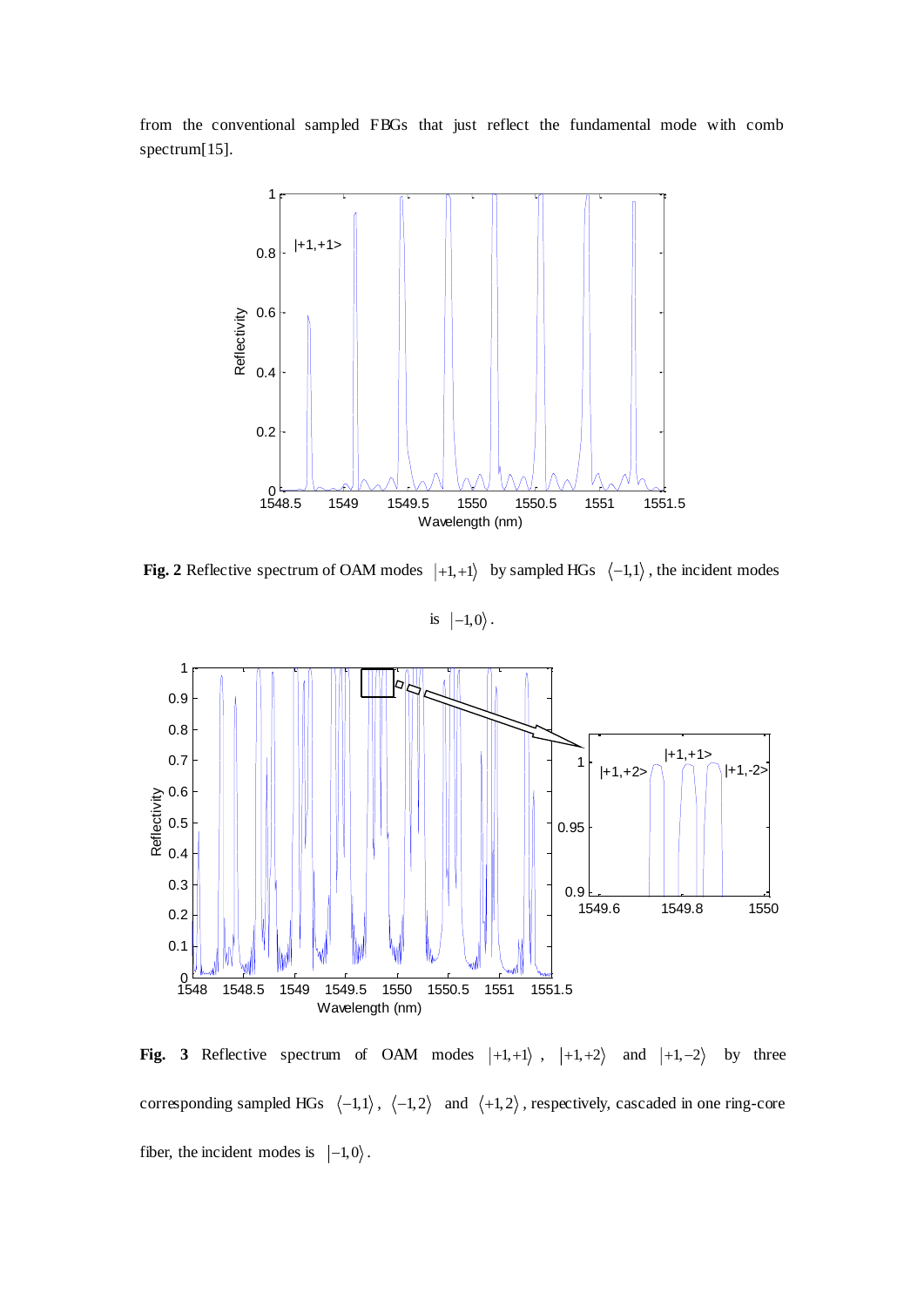When several sampled HGs are successively cascaded in one ring-core fiber, we can get a hybrid comb spectrum carrying different OAM. We simulate the three cascaded sampled HGs, and get the comb spectrum with multi-wavelength and three OAM states shown in Fig. (3). The sampled HGs are taken as  $\langle -1, 1 \rangle$ ,  $\langle -1, 2 \rangle$  and  $\langle +1, 2 \rangle$  with corresponding grating period

 $\Lambda = 467.0$  nm, 934.9 nm and 934.7 nm, respectively. The magnified figure shows that each group of peaks at the comb spectrum consists of three kinds of peaks carrying left circularly polarized OAM states with topological charges  $+2$ ,  $+1$  and  $-2$ , respectively, from left to right. The interval between these OAM peaks is very sensitive to the grating period of each of the sampled HGs. The sampled HGs exhibit the coupling manner in simultaneously filtering wavelengths and converting OAM modes carried by these wavelengths. It may be meaningful to design this type of sampled HGs to generate the alike comb spectra carrying hybrid modes or to operate wavelengths and modes in a hybrid multiplexing technology with both WDM and MDM. It is likely that this grating structure can decrease the crosstalk relying on the orthogonality between different OAM modes and increase the bandwidth capacity of multiplexed channels for this hybrid multiplexing technology .

#### 3. **Summary**

 In this Letter, we have theoretically analyzed the coupling features of the sampled HGs based on the coupled-mode theory and the methods of transfer matrix. The sampled HGs can generate the comb spectrum carrying OAM dependent of the fold number, the grating period and helix orientation of HGs. When cascading several sampled HGs in one ring-core fiber, the hybrid comb spectrum carrying different OAM can be achieved.This special coupling manner of sampled HGs may be potentially to applied to the hybrid multiplexing technology with WDM and MDM to improve the channel performance of the current optical communication system.

### Reference

- [1] Richardson, D. J., Fini, J. M. and Nelson, L. E., "Space-division multiplexing in optical fibers", Nature Photonics, 2013, **7**, (5), pp. 354-362
- [2] Shimada,T., Sakurai, N., and Kumozaki, K., "WDM access system based on shared demultiplexer and MMF links", J. Lightwave Technol., 2005, **23**, (5), pp. 2621-2628
- [3] Winzer, P. J., "Making spatial multiplexing a reality", Nature Photonics, 2012, **8**, (5), pp. 345–348
- [4] Koebele, C., Salsi, M., Sperti, D., et al., "Two mode transmission at  $2\times100\text{Gb/s}$ , over 40km-long prototype few-mode fiber, using LCOS-based programmable mode multiplexer and demultiplexer", Opt. Express, 2011, **19**, (17), pp. 16593-16600
- [5] Fang, L., and Jia, H., "Mode add/drop multiplexers of LP<sup>02</sup> and LP<sup>03</sup> modes with